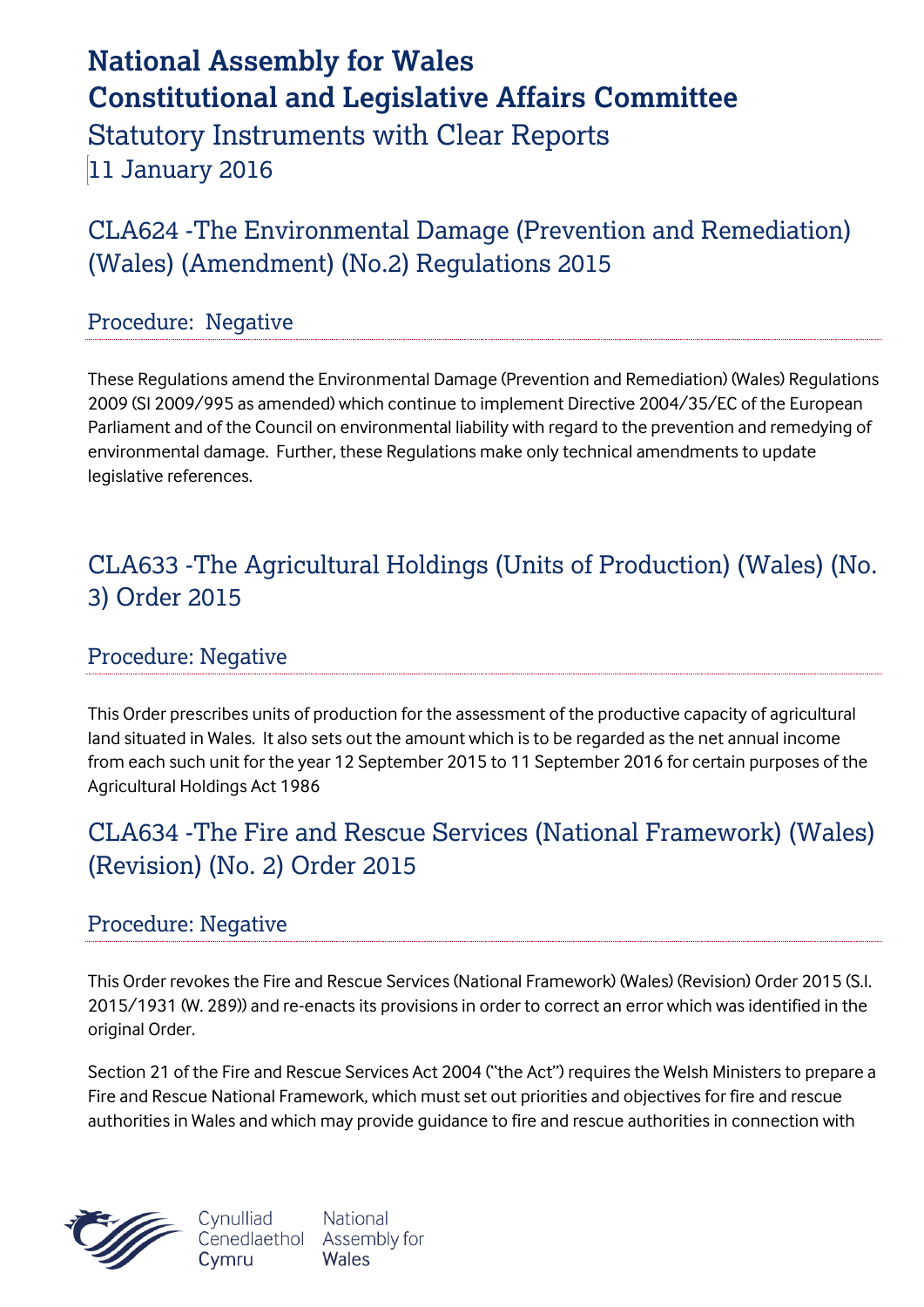the discharge of any of their functions. Fire and rescue authorities must have regard to the framework in carrying out their functions.

Article 3 of this Order substitutes the Fire and Rescue National Framework for Wales 2016 ("the Framework") for the Fire and Rescue National Framework for Wales 2012.

# CLA635 -The Sheep and Goats (Records, Identification and Movement) (Wales) Order 2015

#### Procedure: Negative

This Order revokes and replaces the Sheep and Goats (Records, Identification and Movement) (Wales) Order 2009 (S.I. 2009/3364 (W. 296)). It makes provision for the administration and enforcement in Wales of Council Regulation (EC) No. 21/2004 (establishing a system for the identification and registration of ovine and caprine animals and amending Regulation (EC) No.1782/2003 and Directives 92/102/EEC and 64/432/EEC).

### CLA636 -The Nitrate Pollution Prevention (Wales) (Amendment) Regulations 2015

#### Procedure: Negative

This instrument amends the Nitrate Pollution Prevention (Wales) Regulations 2013 and the Conservation of Habitats and Species Regulations 2010.

The instrument implements, in Wales, Commission Decision (2013/781/EU) ("the Decision"). The Decision grants a derogation from Council Directive 91/676/EEC concerning the protection of waters against pollution caused by nitrates from agricultural sources ("the Nitrates Directive"), in relation to the maximum amount of nitrogen from livestock manure that can be applied on individual farms in Nitrate Vulnerable Zones, providing certain conditions are met.



Cynulliad Cenedlaethol Cymru

National Assembly for **Wales**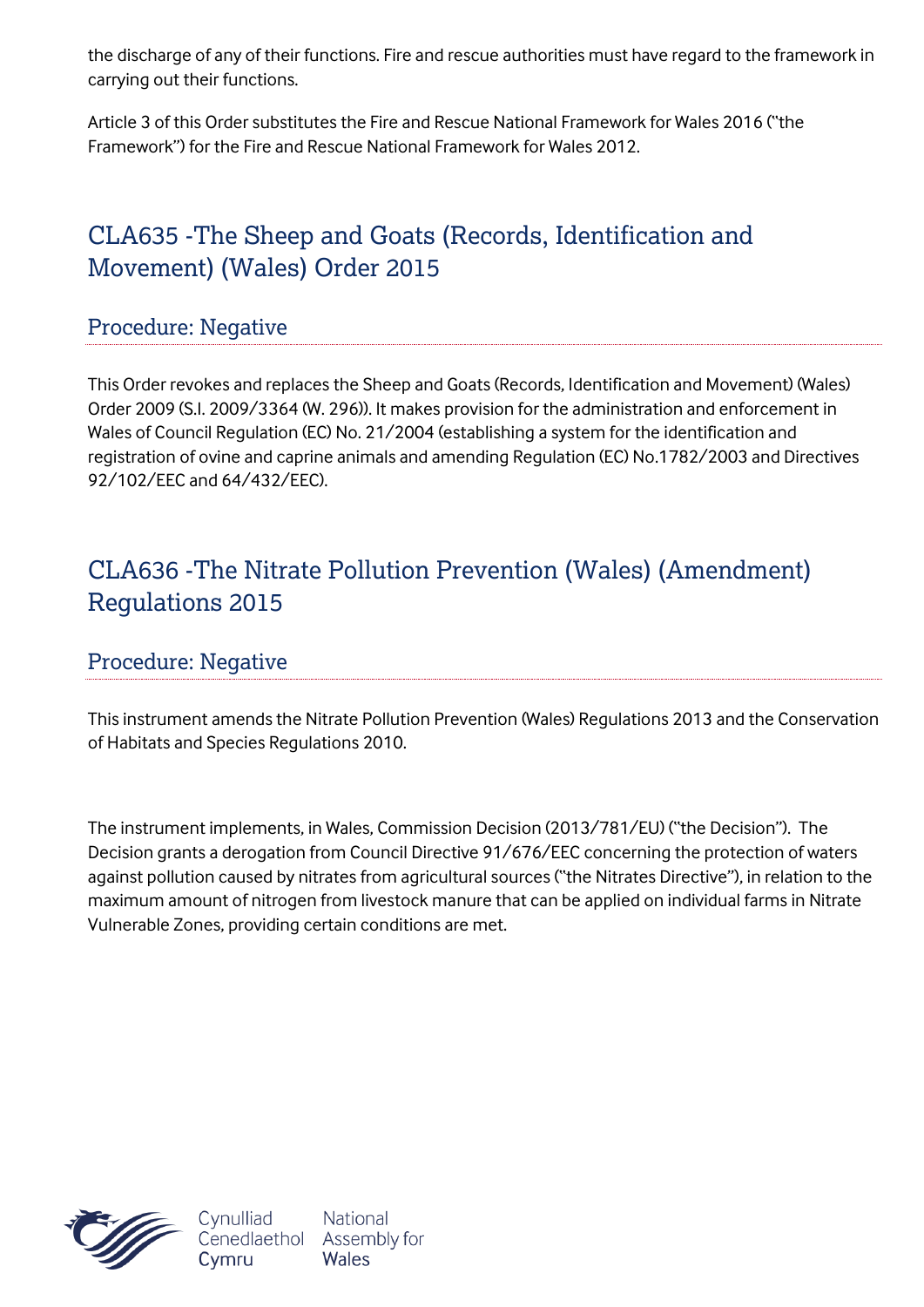## CLA639 - The Council Tax (Exceptions to Higher Amounts) (Wales) Regulations 2015

#### Procedure: Negative

These Regulations are made under Sections 12A (4) and (5) and 12B (5) and (6) of the Local Government Finance Act 1992. Further, these Regulations prescribe the classes of dwelling in relation to which a billing authority may not make a determination to apply a higher amount of council tax on long-term empty homes and/or second homes.

### CLA640 - The Specified Crustaceans (Prohibition on Fishing, Landing, Sale and Carriage) (Wales) Order 2015

#### Procedure: Negative

This Order makes provision regarding fishing for, landing, sale, exposure or offer for sale, possession for the purposes of sale and carriage of specified crustaceans in Wales and the Welsh zone.

This Order revokes, replaces and remakes with amendments the provisions of:

- the Undersized Crabs Order 1986 (S.I. 1986/497),
- the Undersized Velvet Crabs Order 1989 (S.I. 1989/919),
- the Undersized Crabs (Variation) Order 1989 (S.I. 1989/2443),
- the Undersized Lobsters Order 1993 (S.I. 1993/1178),
- the Lobster and Crawfish (Prohibition of Fishing and Landing) Order 2000 (S.I. 2000/874),
- the Lobster and Crawfish (Prohibition of Fishing and Landing) (Wales) Order 2002 (S.I. 2002/676 (W. 73)) and
- the Undersized Spider Crabs (Wales) Order 2002 (S.I. 2002/1897 (W. 198)).

Paragraphs 7-9 of the Explanatory Memorandum explain the exemptions for foreign fishing boats.

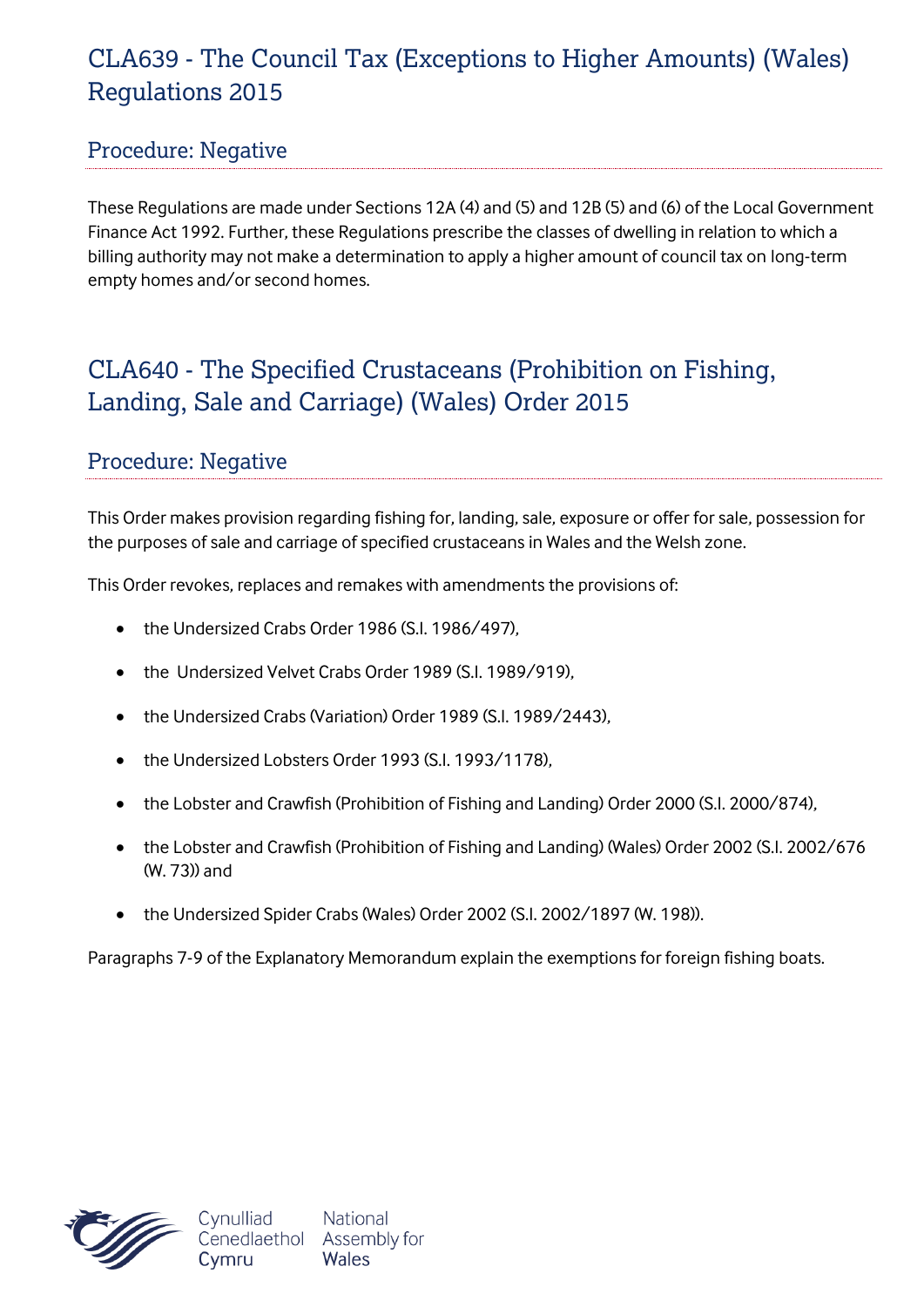## CLA622 -The Education Workforce Council (Registration Fees) (Wales) Regulations 2016

#### Procedure: Affirmative

These Regulations prescribe the fee payable in connection with registration in the register established and maintained by the Education Workforce Council from 1 April 2016 and revoke the Education Workforce Council (Registration Fees) (Wales) Regulations 2015.

### CLA626 -The Council Tax Reduction Schemes (Prescribed Requirements and Default Scheme) (Wales) (Amendment) Regulations 2016

#### Procedure: Affirmative

These regulations amend the Council Tax Reduction Schemes Requirements (Wales) Regulations 2013 and the Council Tax Reduction Schemes (Default Scheme) (Wales) Regulations 2013 with effect from 1 April 2016 in relation to the calculation of a person's entitlement to a reduction under the Council Tax Reduction Scheme and to the subsequent level of reduction.

# CLA627 -The Town and Country Planning (Fees for Applications, Deemed Applications and Site Visits) (Wales) (Amendment) Regulations 2016

#### Procedure: Affirmative

These Regulations amend the Town and Country Planning (Fees for Applications, Deemed Applications and Site Visits) (Wales) Regulations 2015 ("the 2015 Regulations").

Regulation 2 makes provision for fees payable in respect of requests for pre-application services made to local planning authorities( ).

Regulation 3 makes minor amendments to regulations 8(3), 9(3) and 15 of the 2015 Regulations in relation to applications for approval of reserved matters. These amendments are consequential to amendments to be made to articles 22 and 23 of the Town and Country Planning (Development Management Procedure) (Wales) Order 2012 by the Town and Country Planning (Development Management Procedure) (Wales) (Amendment) Order 2016.

Regulation 4 provides for reduced fees to be payable for applications under section 73 of the Town and Country Planning Act 1990 when an earlier application under section 96A(4) of that Act has been refused, partially refused or not determined within the relevant period. Regulation 5 makes provision for



Cynulliad **National** Cenedlaethol Assembly for Wales Cymru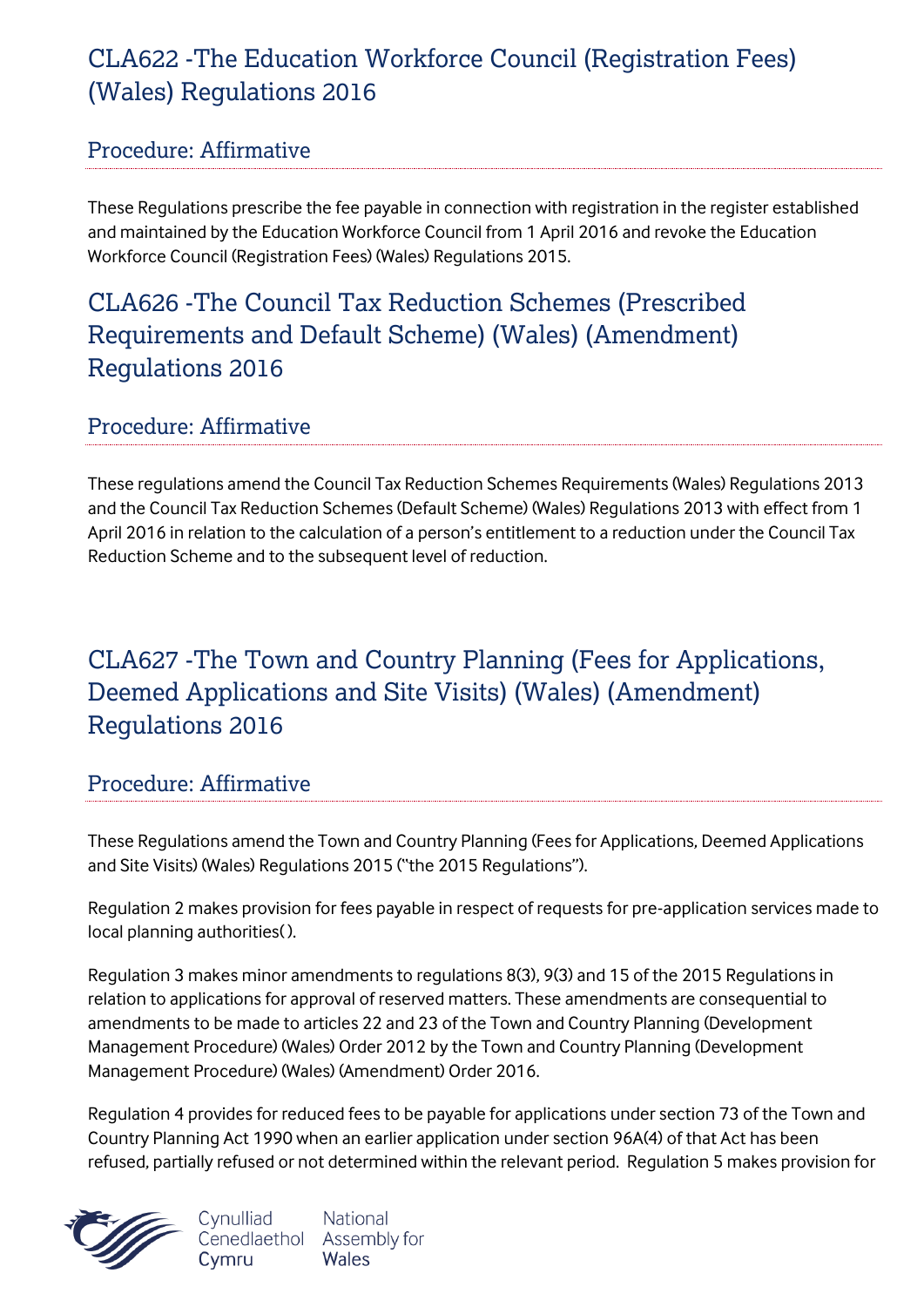fees payable in respect of amendments to applications for major development submitted before the local planning authority has determined the application.

# CLA628 -The Developments of National Significance (Fees) (Wales) Regulations 2016

#### Procedure: Affirmative

These Regulations provide for the payment of fees in respect of—

- pre-application services provided by the Welsh Ministers and local planning authorities under the Developments of National Significance (Wales) Regulations 2016 (regulations 3 and 4);
- notifications of proposed applications under section 62D of the Town and Country Planning Act 1990 ("the 1990 Act") (regulation 5);
- applications under section 62D of the 1990 Act, including fees for local impact reports required in relation to such applications by section 62I of the 1990 Act (regulations 6 to 12).

They also prescribe the circumstances in which—

- part of initial fees paid to the Welsh Ministers in respect of applications under section 62D of the 1990 Act are refunded (regulation 7); and
- fees paid to the Welsh Ministers for local impact reports are remitted to local planning authorities or refunded to applicants (regulations 8 and 9).

### CLA629 -The Developments of National Significance (Specified Criteria and Prescribed Secondary Consents) (Wales) Regulations 2016

#### Procedure: Affirmative

These Regulations specify the criteria for development which is of national significance for the purposes of section 62D of the Town and Country Planning Act 1990 ("the 1990 Act").

Regulation 3 specifies the types of development which could be of national significance: generating stations; underground gas storage facilities; facilities for liquid natural gas; gas reception facilities; airports; railways; rail freight interchanges; dams and reservoirs; transfer of water resources; waste water treatment plants and hazardous waste facilities.



**National** Cenedlaethol Assembly for Wales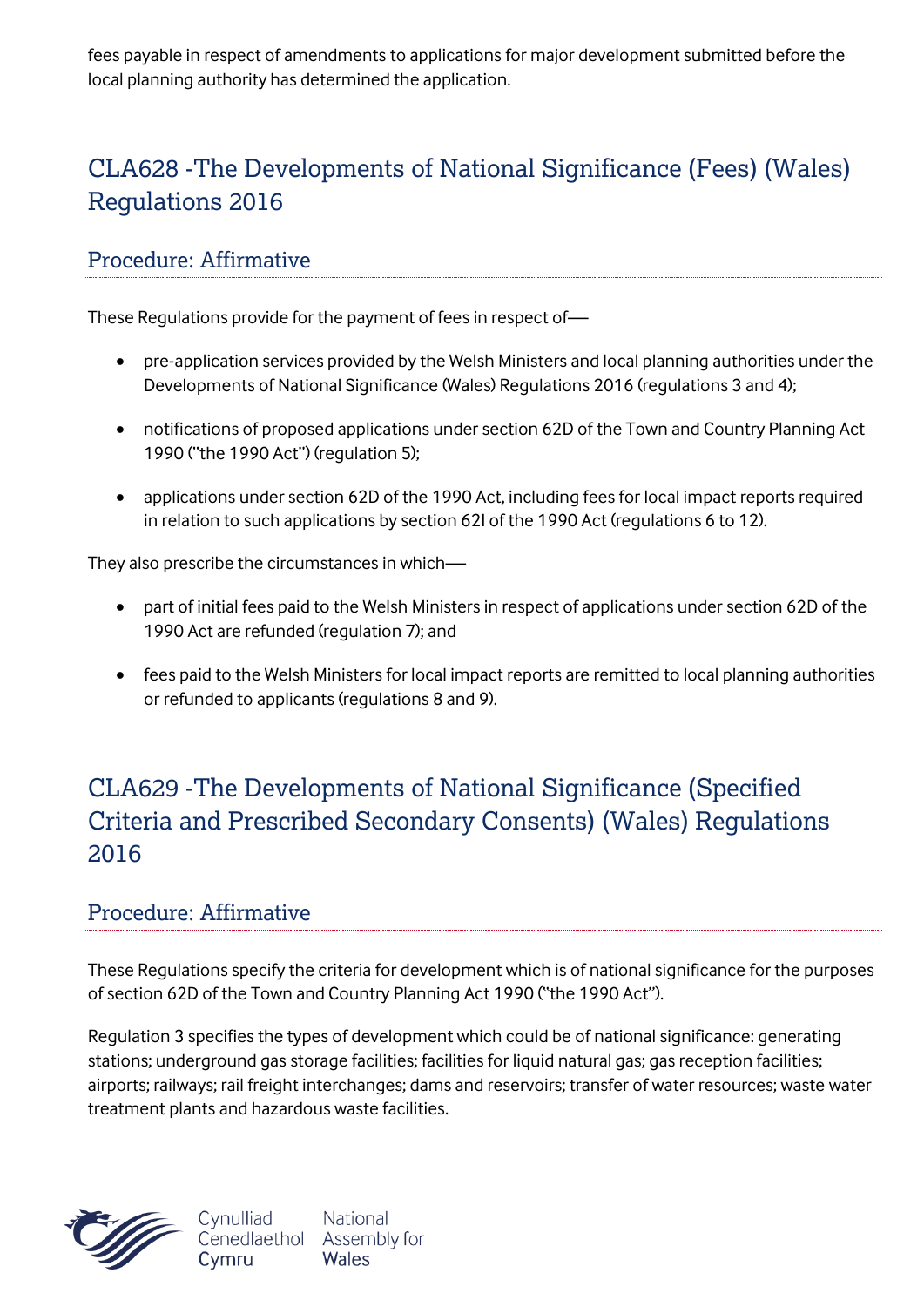Regulations 4-14 set out the applicable criteria in relation to each type of development. These Regulations also prescribe consents for the purposes of the 1990 Act and make consequential amendments. The prescribed consents are "secondary consents" for the purposes of sections 62E to 62G of that Act (regulation 15 and Schedule 1).

The effect of being prescribed by these Regulations is that the consent can be considered by the Welsh Ministers alongside an application made to them for planning permission for development of national significance.

### CLA630 -The Child Minding and Day Care Exceptions (Wales) (Amendment) Order 2016

#### Procedure: Affirmative

This Order made under section 19(4) of the Children and Families (Wales) Measure 2010 ('the Measure 2010') amends the Child Minding and Day Care Exceptions (Wales) Order 2010 (SI 2010/2839).

The Order extends the circumstances in which a person whose activity would otherwise fall within the definition of "child minding" or "day care for children" is excepted from it and who is therefore, not required to register under Part 2 of the Measure 2010.

### CLA631 - The Regulation of Child Minding and Day Care (Wales) Order 2016

#### Procedure: Affirmative

This Order amends section 19(4) of the Children and Families (Wales) Measure 2010 to extend the registration requirement to persons who act as a child minder or a day care provider for children under the age of 12.

This Order also makes transitional provision to:

- ensure that existing registered providers are automatically treated on and after 1 April 2016 as registered to care for children under the age of twelve;
- allow the Welsh Ministers until 31 August 2016 to determine variation application received before the 1 April 2016 from registered providers.



National Wales